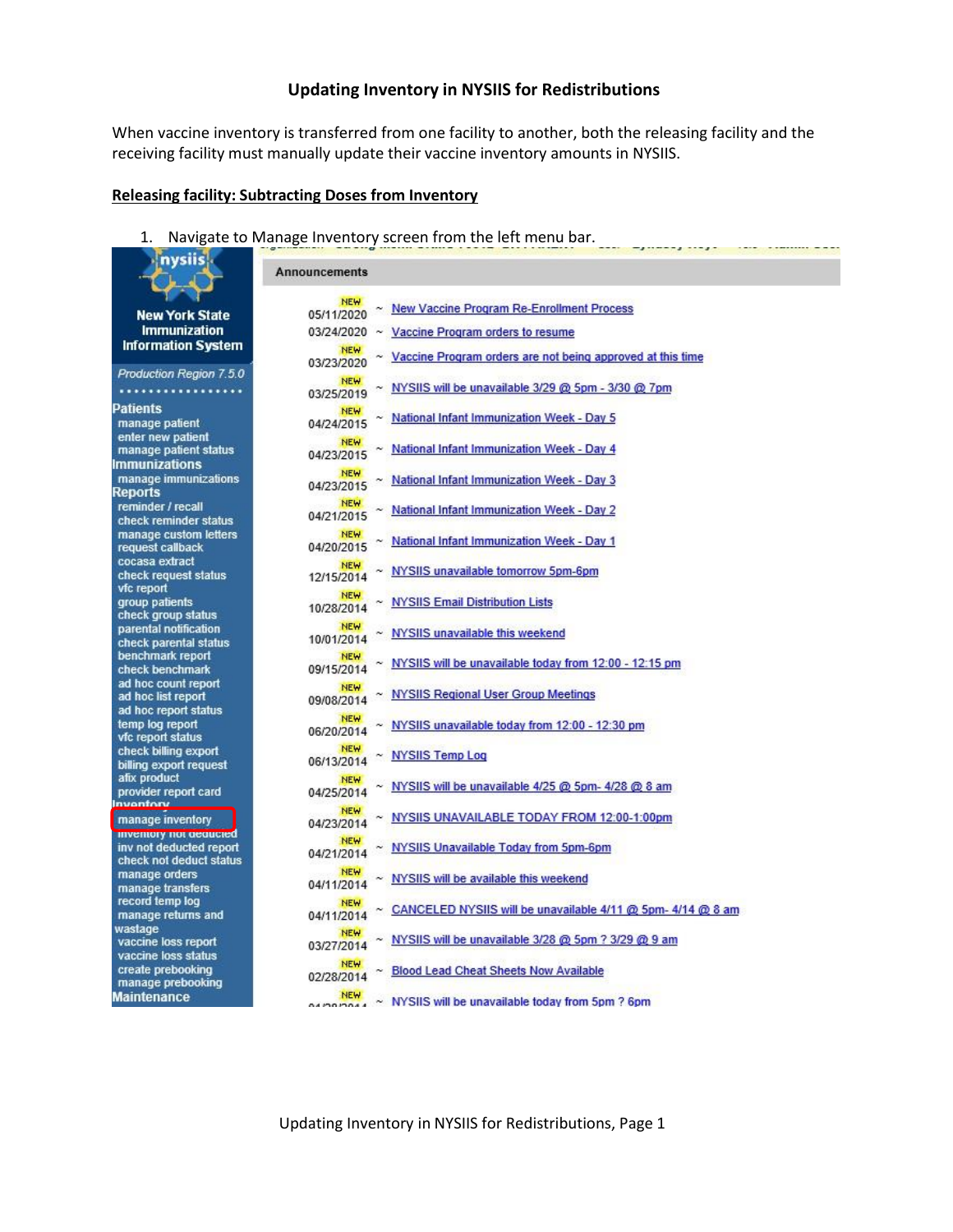### 2. Click Show Inventory

| <b>Manage Inventory</b>                  |                                                                          |                         |                                          |                |                                  |
|------------------------------------------|--------------------------------------------------------------------------|-------------------------|------------------------------------------|----------------|----------------------------------|
| Show Inventory for Sites                 |                                                                          |                         |                                          |                | Show Inventory                   |
| Show Transactions for Sites              |                                                                          |                         |                                          |                | Show Transactions                |
| Update inventory Alerts                  |                                                                          |                         |                                          |                | Update Alert Prefs               |
| Return to the Previous Screen            |                                                                          |                         |                                          |                | Cancel                           |
| <b>Inventory Alerts</b>                  |                                                                          |                         |                                          |                |                                  |
|                                          | <b>Vaccine Order/Transfer Notification</b>                               |                         |                                          |                |                                  |
| <b>Type</b>                              | <b>Shipped</b>                                                           |                         | <b>Awaiting Return Shipment Rejected</b> |                |                                  |
| Order(s)                                 | $\mathbf{1}$                                                             | 3                       |                                          | $\mathbf{0}$   |                                  |
| Transfer(s)                              |                                                                          |                         | No Transfer Notification                 |                |                                  |
|                                          | Active Inventory that is Going to Expire or Expired Lots with a Quantity |                         |                                          |                |                                  |
|                                          | <b>Site Name</b>                                                         | <b>Trade Name</b>       | <b>Lot Number</b>                        | <b>On Hand</b> | <b>Public</b><br><b>Exp Date</b> |
| No vaccines are currently set to expire. |                                                                          |                         |                                          |                |                                  |
|                                          | Inventory that is Running Low by Vaccine Group                           |                         |                                          |                |                                  |
| <b>Vaccine Group</b>                     |                                                                          | <b>Quantity On Hand</b> |                                          | <b>Public</b>  |                                  |
|                                          | No vaccine groups have a low inventory.                                  |                         |                                          |                |                                  |
|                                          | Inventory that is Running Low by Trade Name                              |                         |                                          |                |                                  |
| <b>Trade Name</b>                        |                                                                          | <b>Quantity On Hand</b> |                                          | <b>Public</b>  |                                  |
| No trade names have a low inventory.     |                                                                          |                         |                                          |                |                                  |

# 3. Check the box next to the vaccine/lot that was released and click Modify Quantity.

| Add Inventory for Site                     |                                                          |                                                  |                                                                                                          |                     |                                                                                                                |  |  |  |
|--------------------------------------------|----------------------------------------------------------|--------------------------------------------------|----------------------------------------------------------------------------------------------------------|---------------------|----------------------------------------------------------------------------------------------------------------|--|--|--|
| Modify Quantity On Hand for Selected Sites |                                                          |                                                  |                                                                                                          |                     |                                                                                                                |  |  |  |
| Show Transactions for Sites                |                                                          |                                                  |                                                                                                          |                     |                                                                                                                |  |  |  |
|                                            |                                                          |                                                  |                                                                                                          |                     | Cancel                                                                                                         |  |  |  |
|                                            |                                                          |                                                  |                                                                                                          |                     |                                                                                                                |  |  |  |
|                                            |                                                          |                                                  |                                                                                                          |                     |                                                                                                                |  |  |  |
|                                            |                                                          |                                                  |                                                                                                          |                     | Expired                                                                                                        |  |  |  |
|                                            |                                                          |                                                  |                                                                                                          |                     |                                                                                                                |  |  |  |
| <b>Trade Name</b>                          |                                                          | Inv<br>On<br><b>Hand</b>                         | Active $\triangleq$                                                                                      | Public $\triangleq$ | Exp<br>Date                                                                                                    |  |  |  |
|                                            |                                                          |                                                  |                                                                                                          |                     |                                                                                                                |  |  |  |
| Moderna COVID-19<br>Vaccine                | 011J20A                                                  | 4300                                             | Υ                                                                                                        | Υ                   | 05/11/2021                                                                                                     |  |  |  |
| Pfizer COVID-19<br>Vaccine                 | * EK5730                                                 | 75                                               | Υ                                                                                                        | Υ                   | 03/31/2021                                                                                                     |  |  |  |
|                                            | <b>Manage Inventory</b><br>Return to the Previous Screen | Add/Edit Inventory with 2D Barcode scan Barcode: | Note: Asterisk on the Lot Number indicates the lot was manually entered<br>Lot Number $\hat{\mathbf{v}}$ |                     | Add Inventory<br>Modify Quantity<br>Show Transactions<br>Show $\circledcirc$ Active O Inactive O Non-Expired O |  |  |  |

Updating Inventory in NYSIIS for Redistributions, Page 2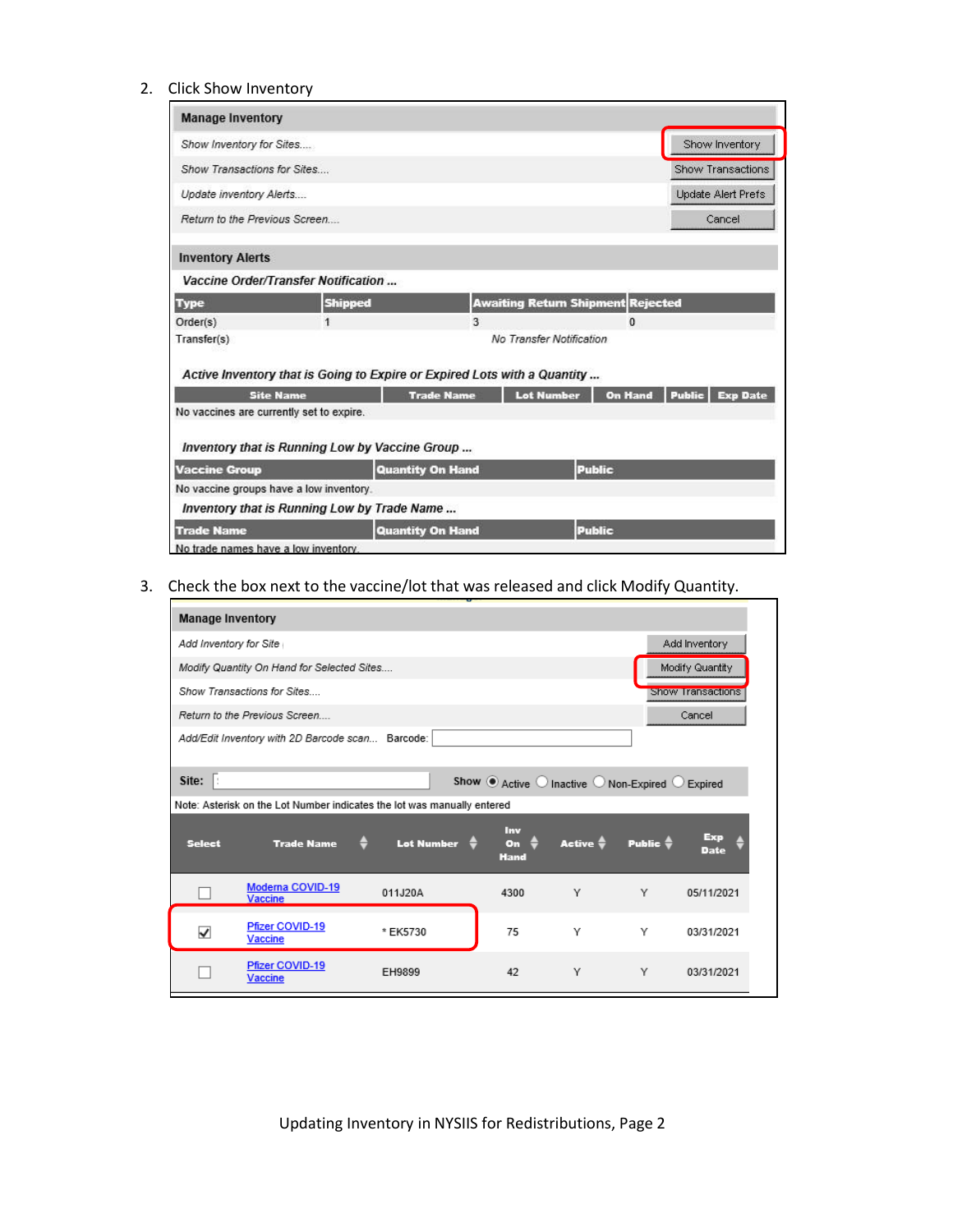4. In the Action column choose Subtract, enter the number of doses transferred, and choose 'Doses Transferred to another provider' as the reason and then click Save.

| <b>Manage Inventory</b>                             |                      |                       |                    |               |                                                                                                                               |
|-----------------------------------------------------|----------------------|-----------------------|--------------------|---------------|-------------------------------------------------------------------------------------------------------------------------------|
| Save Changes to Quantity On Hand for Selected Sites |                      |                       |                    |               | Save                                                                                                                          |
| Return to the Previous Screen                       |                      |                       |                    |               | Cancel                                                                                                                        |
| <b>Modify Quantity On Hand for Selected Site(s)</b> |                      |                       |                    |               |                                                                                                                               |
| <b>Trade Name</b>                                   | Lot<br><b>Number</b> | Inv On<br><b>Hand</b> | <b>Action</b>      | <b>Amount</b> | <b>Reason</b>                                                                                                                 |
| Pfizer COVID-19<br>Vaccine                          | <b>EK5730</b>        | 75                    | Subtract $\vee$ 25 |               | <b>Receipt of Inventory</b><br>Adults not in NYSIIS<br>Liivi Vulleesen                                                        |
|                                                     |                      |                       |                    |               | Doses Transferred to another provider<br>Payback VFC vaccine with private vaccine<br>Payback private vaccine with VFC vaccine |

#### **Receiving facility: Adding Doses to Inventory**

1. Navigate to Manage Inventory screen (see same step as #1 for releasing facility). Click Show Inventory

| <b>Manage Inventory</b>              |                                                |                                                                          |                                          |                |                                  |
|--------------------------------------|------------------------------------------------|--------------------------------------------------------------------------|------------------------------------------|----------------|----------------------------------|
| Show Inventory for Sites             |                                                |                                                                          |                                          |                | Show Inventory                   |
| Show Transactions for Sites          |                                                |                                                                          |                                          |                | Show Transactions                |
| Update inventory Alerts              |                                                |                                                                          |                                          |                | <b>Update Alert Prefs</b>        |
| Return to the Previous Screen        |                                                |                                                                          |                                          |                | Cancel                           |
| <b>Inventory Alerts</b>              |                                                |                                                                          |                                          |                |                                  |
|                                      | <b>Vaccine Order/Transfer Notification</b>     |                                                                          |                                          |                |                                  |
| <b>Type</b>                          | <b>Shipped</b>                                 |                                                                          | <b>Awaiting Return Shipment Rejected</b> |                |                                  |
| Order(s)                             | $\mathbf{1}$                                   | 3                                                                        |                                          | $\mathbf{0}$   |                                  |
| Transfer(s)                          |                                                |                                                                          | No Transfer Notification                 |                |                                  |
|                                      |                                                | Active Inventory that is Going to Expire or Expired Lots with a Quantity |                                          |                |                                  |
|                                      | <b>Site Name</b>                               | <b>Trade Name</b>                                                        | <b>Lot Number</b>                        | <b>On Hand</b> | <b>Public</b><br><b>Exp Date</b> |
|                                      | No vaccines are currently set to expire.       |                                                                          |                                          |                |                                  |
|                                      | Inventory that is Running Low by Vaccine Group |                                                                          |                                          |                |                                  |
| <b>Vaccine Group</b>                 |                                                | <b>Quantity On Hand</b>                                                  |                                          | <b>Public</b>  |                                  |
|                                      | No vaccine groups have a low inventory.        |                                                                          |                                          |                |                                  |
|                                      | Inventory that is Running Low by Trade Name    |                                                                          |                                          |                |                                  |
| <b>Trade Name</b>                    |                                                | <b>Quantity On Hand</b>                                                  |                                          | <b>Public</b>  |                                  |
| No trade names have a low inventory. |                                                |                                                                          |                                          |                |                                  |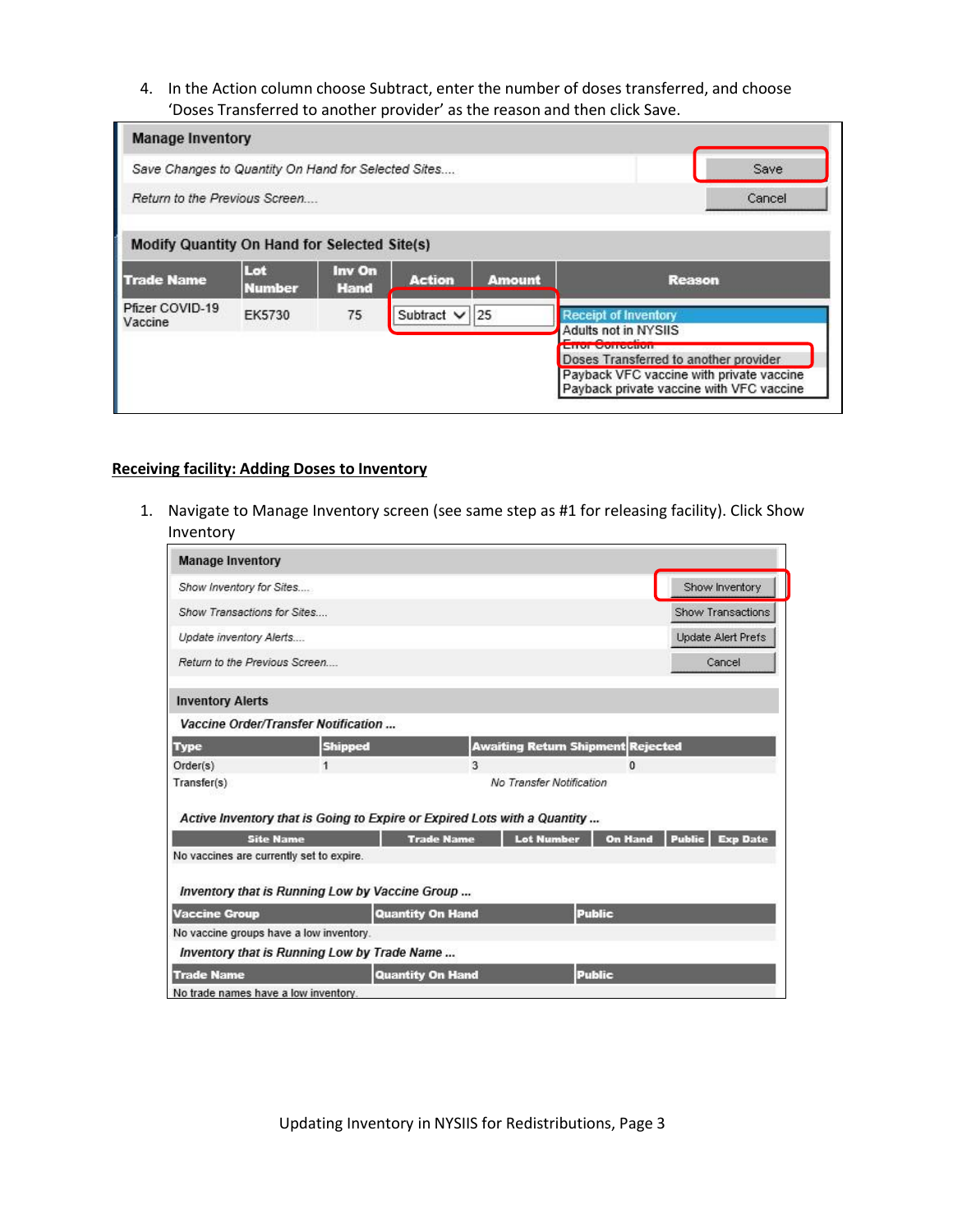2. If there is already the **same** manufacturer, lot number, fund type (Public) and expiration date in inventory click the box next to it and choose Modify Quantity. If not skip to step 4.

| <b>Manage Inventory</b>                                                 |                                                  |                   |                                                |                     |                     |            |
|-------------------------------------------------------------------------|--------------------------------------------------|-------------------|------------------------------------------------|---------------------|---------------------|------------|
| Add Inventory for Site                                                  |                                                  | Add Inventory     |                                                |                     |                     |            |
| Modify Quantity On Hand for Selected Sites                              |                                                  | Modify Quantity   |                                                |                     |                     |            |
| Show Transactions for Sites                                             |                                                  | Show Transactions |                                                |                     |                     |            |
|                                                                         | Return to the Previous Screen                    |                   |                                                |                     |                     | Cancel     |
|                                                                         | Add/Edit Inventory with 2D Barcode scan Barcode: |                   |                                                |                     |                     |            |
|                                                                         |                                                  |                   |                                                |                     |                     |            |
| Site:                                                                   |                                                  |                   | Show $\odot$ Active O Inactive O Non-Expired O |                     |                     | Expired    |
| Note: Asterisk on the Lot Number indicates the lot was manually entered |                                                  |                   |                                                |                     |                     |            |
|                                                                         |                                                  |                   |                                                |                     |                     |            |
| <b>Select</b>                                                           | <b>Trade Name</b>                                | <b>Lot Number</b> | Inv<br>$o$<br><b>Hand</b>                      | Active $\triangleq$ | Public $\triangleq$ | Date       |
|                                                                         | Moderna COVID-19<br><b>Vaccine</b>               | 011J20A           | 4300                                           | Υ                   | Υ                   | 05/11/2021 |
| ✓                                                                       | Pfizer COVID-19<br>Vaccine                       | * EK5730          | 75                                             | Υ                   | Υ                   | 03/31/2021 |

3. In the Action column choose Add, enter the number of doses transferred, and choose 'Receipt of Inventory' as the reason and then click Save.

| <b>Manage Inventory</b>                             |                      |                       |               |              |               |                                                                                                                                                                                                                        |        |
|-----------------------------------------------------|----------------------|-----------------------|---------------|--------------|---------------|------------------------------------------------------------------------------------------------------------------------------------------------------------------------------------------------------------------------|--------|
| Save Changes to Quantity On Hand for Selected Sites |                      |                       |               |              |               |                                                                                                                                                                                                                        | Save   |
| Return to the Previous Screen                       |                      |                       |               |              |               |                                                                                                                                                                                                                        | Cancel |
| <b>Modify Quantity On Hand for Selected Site(s)</b> |                      |                       |               |              |               |                                                                                                                                                                                                                        |        |
| <b>Trade Name</b>                                   | Lot<br><b>Number</b> | Inv On<br><b>Hand</b> | <b>Action</b> |              | <b>Amount</b> | <b>Reason</b>                                                                                                                                                                                                          |        |
| Pfizer COVID-19<br>Vaccine                          | EK5730               | 75                    | Add           | $\checkmark$ | 25            | <b>Receipt of Inventory</b><br><b>Adults not in NYSIIS</b><br><b>Error Correction</b><br>Doses Transferred to another provider<br>Payback VFC vaccine with private vaccine<br>Payback private vaccine with VFC vaccine |        |

Updating Inventory in NYSIIS for Redistributions, Page 4